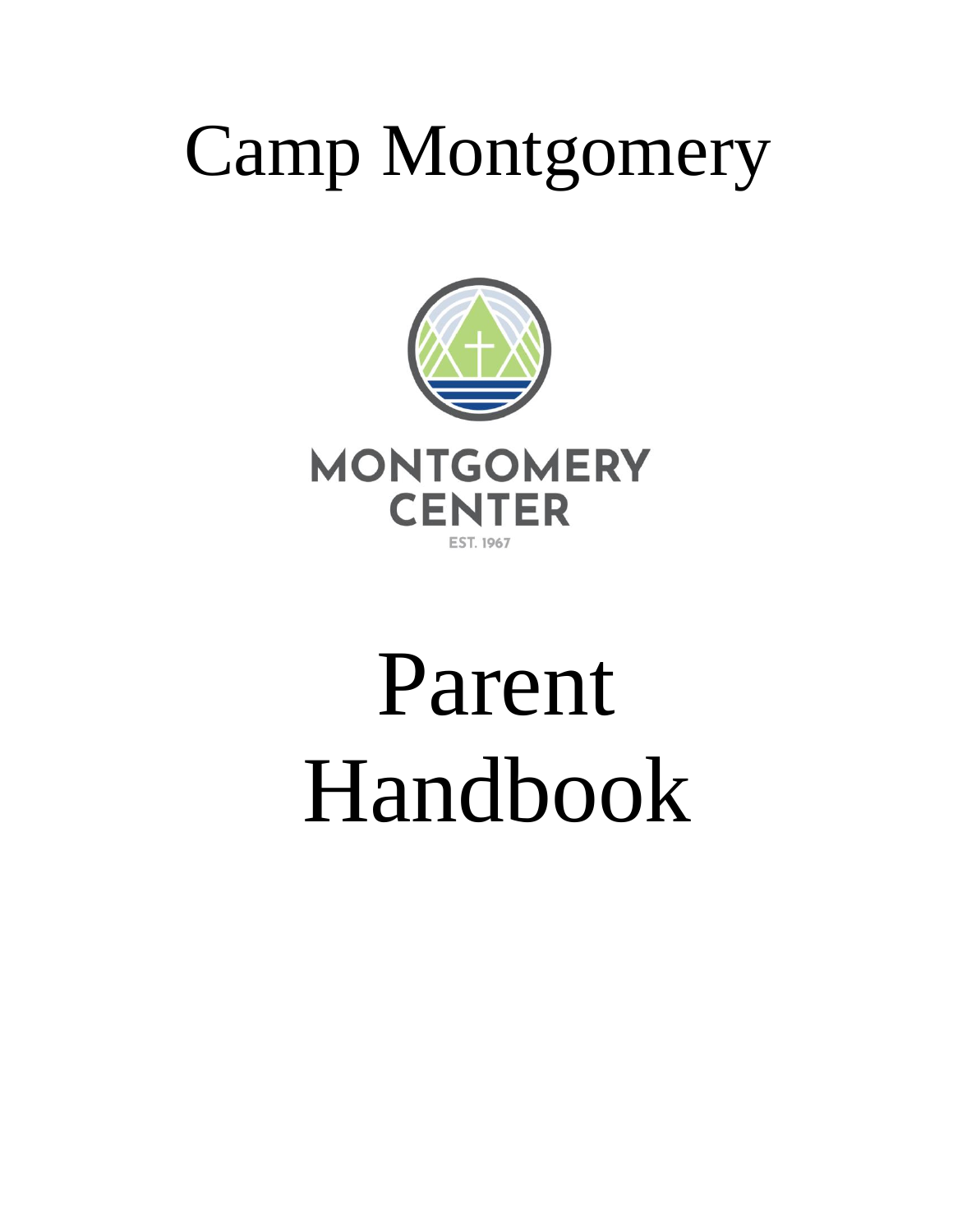## **Table of Contents**

Packing For Camp

Arriving to Camp

Day at Camp

Camper Pick Up

Important Information

Tier Pricing

About Montgomery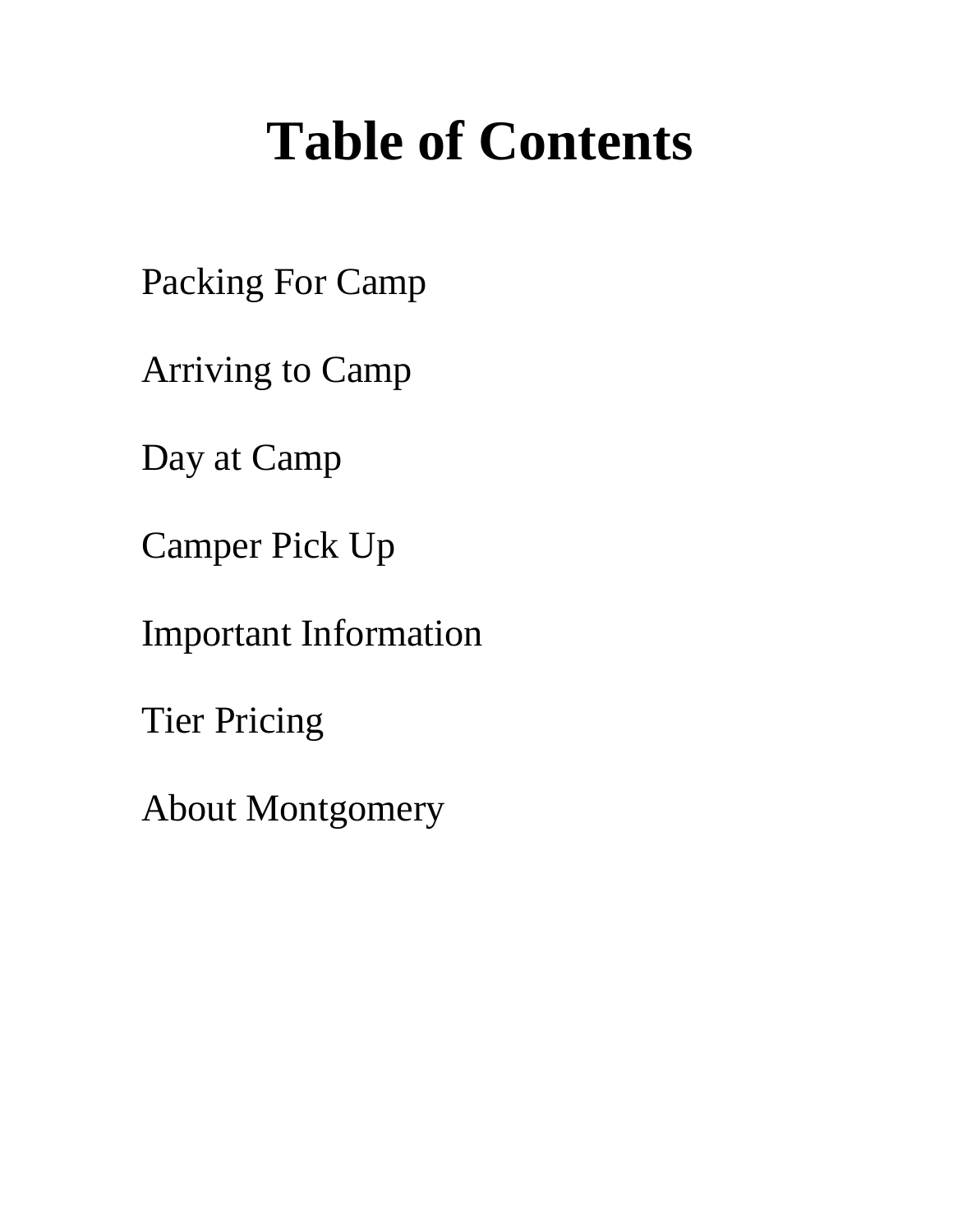## **Packing for Camp**

### *Clothing:*

Casual Camp Clothing (shorts, t-shirts, long pants, etc. Enough for 1 or 2 extra days) Swimsuit, Bandanna/Hat, Socks, Underwear, Light Jacket/Sweater, Rain Gear/Umbrella, Closed-toed Shoes, Sandals

### *Personal Items*

Bath Towel & Washcloth, Beach Towel, Soap, Toothbrush & Toothpaste, Toiletries, Sunscreen, Bug Repellent, Required Medications in a Ziploc Bag

### *Bedding*

Pillow, Sleeping Bag and/or Sheets & Blankets for twin bed

### *Other Items*

Water Bottle, Flashlight, Bible, Notebook, Addressed Postcards/Envelopes, Stamps, Pen/Pencil, Camera, Musical Instrument (if you have one)

### *Do Not Bring*

Alcohol, Drugs, Weapons, Knives, MP3 player, Personal gaming system, Portable electronic devices, Food/Gum/Snack/Drinks, Money, Cell phones, Smart Watches, Pets, Jewelry & other valuables.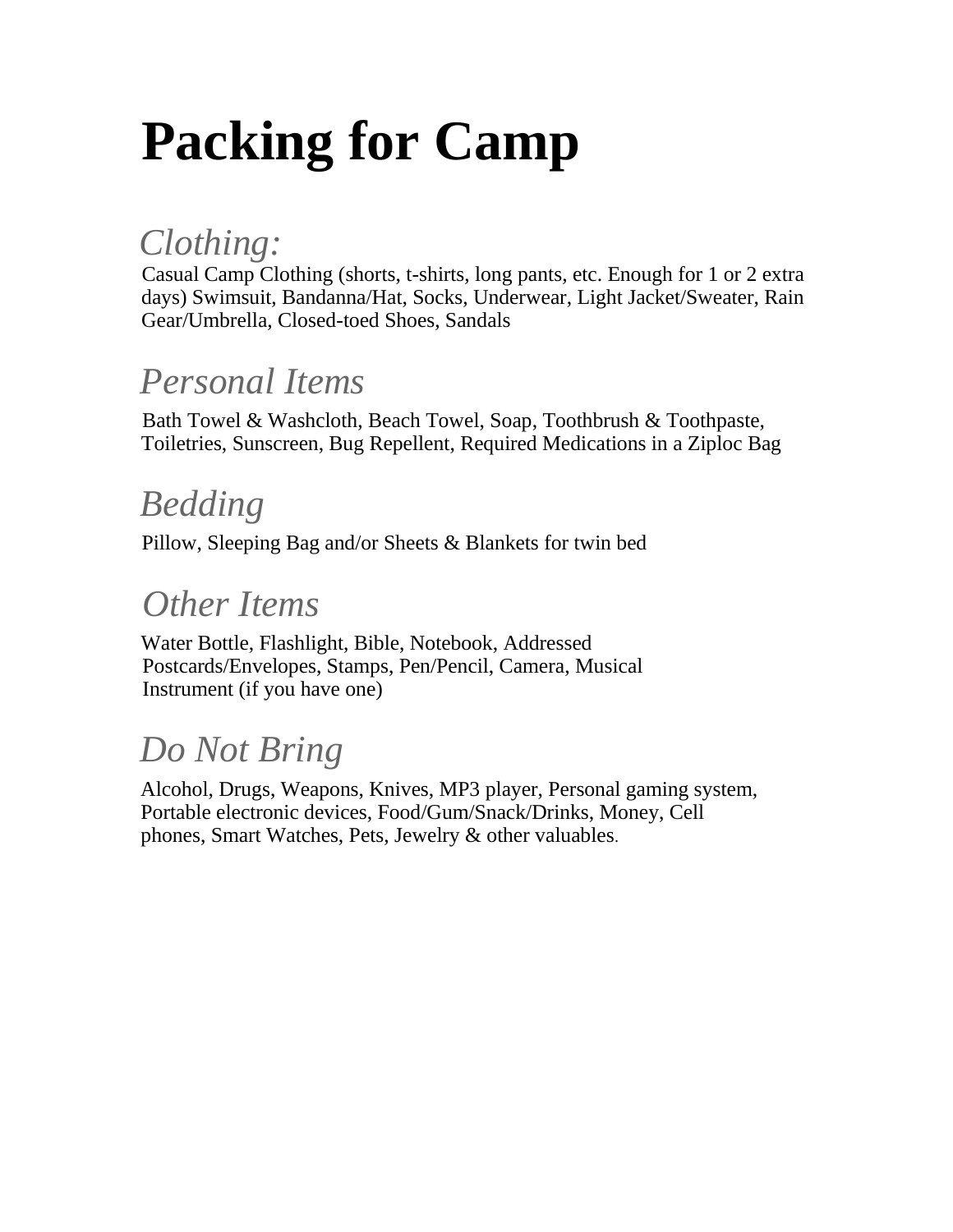## **Arriving at Camp**

Check In: 3:30-4:00pm on the first day of camp.

Upon arrival at Montgomery, leave your luggage in the car, and bring any lastminute paperwork, canteen money, and medications to our office by following the white "Registration" signs. You will be greeted by our friendly staff and they will get you started on the path to dropping your camper off for the best week of his/her summer!

## *Step 1: Paperwork*

Your first stop is in the office. Our Director of Operations will finalize any paperwork including COVID-19 health questionnaire, canteen (up to \$30.00 per camper), and any outstanding payments.

## *Step 2: Health Care*

Your second stop will be in the lobby. Our health care provider will check if your camper is feeling well, following health guidelines (See attached COVID-19 protocol). Our health care provider will store all medications and administer them throughout the week as needed. All prescribed medications must be presented in their original bottle.

## *Step 3: Check In*

Your third stop will be in the dining hall. Our hostess will make sure that your camper has brought all they need to camp and make sure they are ready for the week. You and your camper will receive information on his/her cabin number and his/her counselor(s).

## *Step 4: Getting Settled*

Once you have received your camper's check-in information, you can head to the cabin together. The camper's counselor(s) will be at the cabin to meet you and to answer any questions you might have about the group. Our counselors are trained to quickly integrate campers of all backgrounds into the group and to make the transition from their parents as comfortable as possible.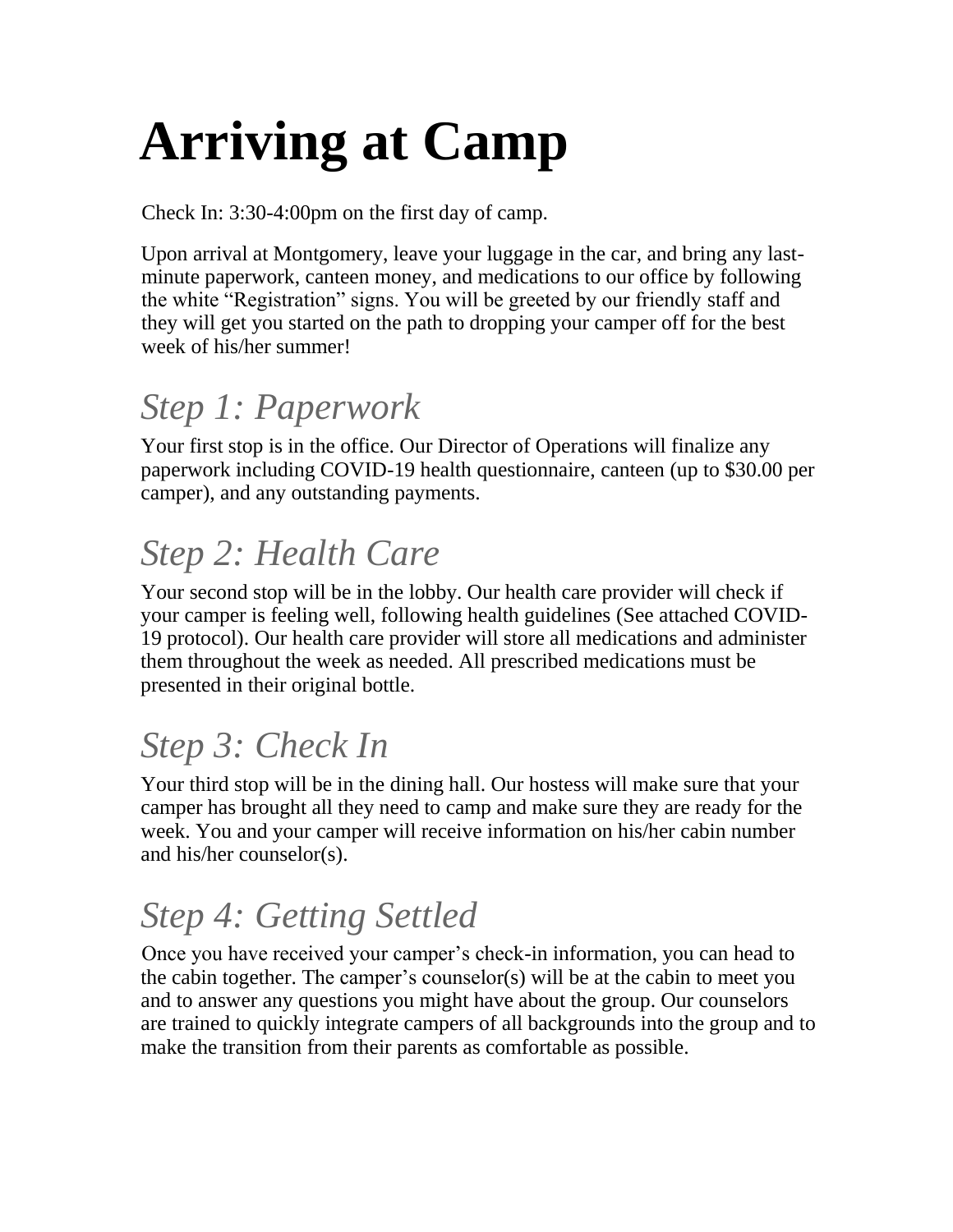## **A Day at Camp**

#### **MORNING**

**7:15am** Rise and Shine **7:40** Morning Watch **8:00** Breakfast **8:45** Cabin Clean Up **9:15** Energizers **9:30** Morning Celebration **10:15** Activity Block #1\*

#### **AFTERNOON**

**12:15** Lunch **1:00** F.O.B. (Flat On Bed) **2:00** Canteen **2:45** Activity Block #2\* **4:00** Activity Block #3\* **5:15** Bible Study **5:45** Court Sports

#### **EVENING**

**6:00** Dinner **7:00** Evening Program **8:30** Vespers (Evening Worship)/Day is Done **9:00** Back to Cabins, Evening Prayer **10:30** Lights Out! Good Night!

**Activities Include**: Bible Study, Behind the Boat, Canoeing, Swimming, Archery, Rockwall, Low Ropes Course, Hiking, Arts and Crafts, Trust Initiatives, Field Games, Challenge Course Highs, Workshops, Stargazing, and Capture the Flag, Blobbing, Campfire, Flying Squirrel, Eating S'mores, Sports, Climbing Playpen, Labyrinth, Prayer/Meditation Trail, Zip Line, Frisbee Golf, Kayaking, Fishing, Bouldering, Energizers, and Stargazing.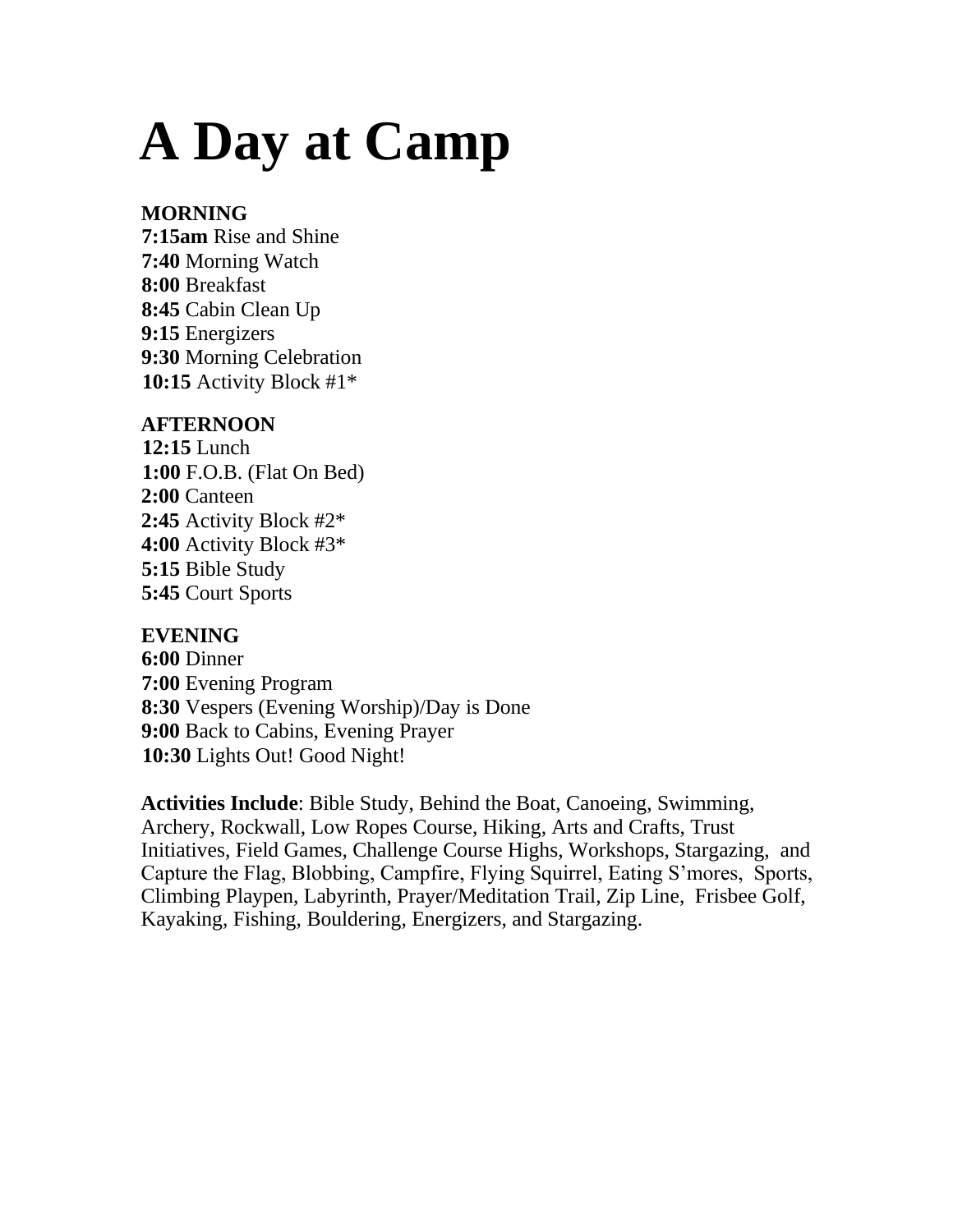## **Pick up from Camp**

## *Closing Celebration*

Parents, grandparents, friends, neighbors, and guardians are all welcome to join us in our Dining Hall. The closing celebration begins at 3:00pm on the last day of your camper's week and will last until about 3:45pm. During that time, you will get a glimpse of what camp was like during the week. You will hear some of the songs that we sing, the energizers that we dance to, and the curriculum of MPCC.

## *Checking Out your Camper*

After our closing celebration, you and your camper will pick up his/her belongings and sign out. We take the safety of your camper very seriously. We require that an authorized person (designated and authorized on the medical form) sign out the camper they are picking up with their counselor. If the person that is here to pick up your camper is not on the authorized list, we will ask that they return to the office so we can contact the camper's parent/guardian to verify the individual picking up the camper.

## *Early Pick-Up*

We do not encourage any camper to leave camp before the closing celebration. The last few hours in their small groups are spent doing closing activities that will end their experience as well as it started. However, if you feel that your camper needs to leave early from camp, please contact the office as soon as you know the date and time of the pick-up. We will plan to have your camper and their belongings at the office.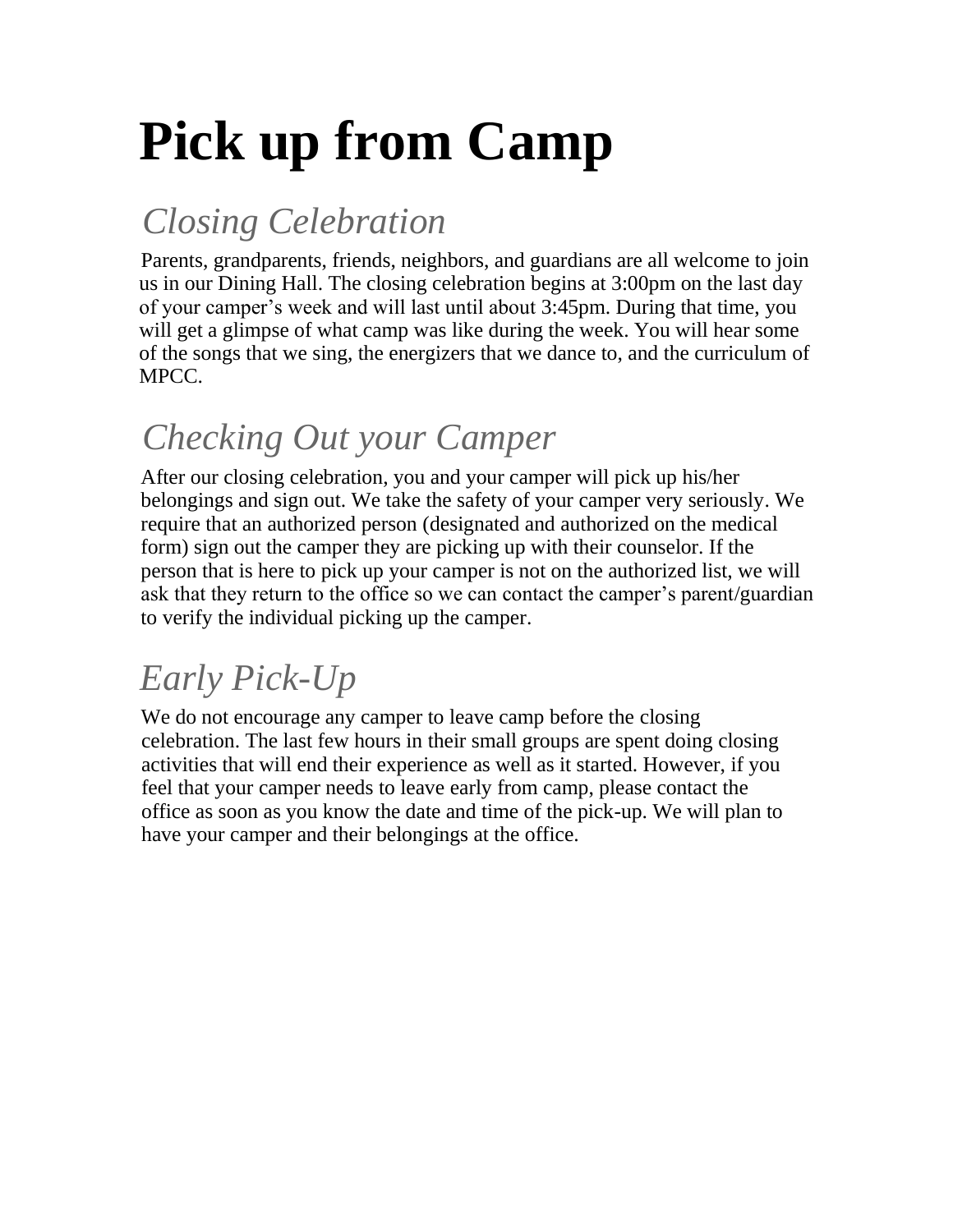## **Important Information**

## *Roommate Request*

It is our philosophy that camp provides a unique opportunity for your camper to be in a fresh environment and to make new friends. Campers will be accommodated by age, allowing them to interact with peers of the same age group. Special accommodation requests must be made on the registration form. We will always try our best to match up your camper with friends.

### *Sending Mail/Email*

It is great for campers to receive letters from home. We highly recommend that parents write and send mail early in the week or even the previous week. You can bring mail at check in and leave it with a staff member to give out on days you designate. If mail arrives before a camper, we will hold it for the week your camper will be here. If a letter arrives after the closing day of camp, we will forward it to your home address. Please do not send any food for your camper unless it has been discussed with the administrative staff.

Address mail to Montgomery's address with: Montgomery Center C/O Camper Name 88 SE 75th St. Starke, FL 32091

You can email your camper through Office@MontgomeryCenter.org. Emails will be printed at 11:45 am daily. Campers will not be able to view HTML greeting cards or to email responses to you. All emails will be printed in black and white. Mail and e-mail are delivered every day after each meal.

## *Summer Canteen Program*

Each day of camp your child will be able to buy \$5 worth of drinks and snacks from our canteen. This will be monitored by our staff and their counselor so that they do not overindulge on candy or sweets. Parents can bring a maximum of \$30 per week with them at registration to put in their canteen. All leftover money at the end of the week will be donated to our camp scholarship fund!

### *Health Information*

The camp staff is very interested in your camper's welfare. Your completion of the Medical Form will help ensure that your camper has a happy and safe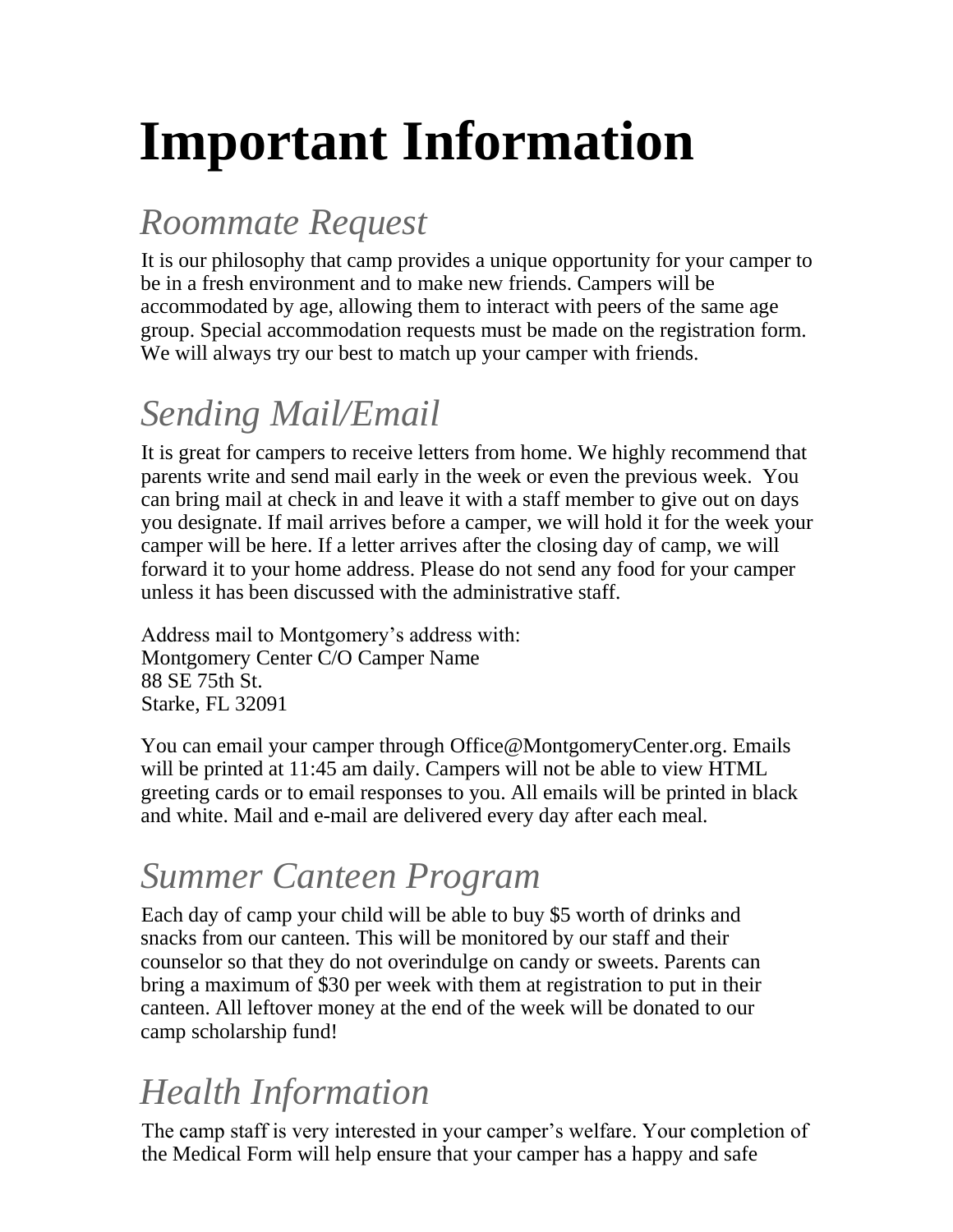experience. It is imperative that your camper have a completed medical form on file to be admitted to camp. If your child brings medication to camp, please clearly mark the camper's name and instructions on the medication and complete the medication part of the Medical Form. All medications will be turned into the camp health care staff on arrival. Please do not send prescription medication unless it has been prescribed for the camper attending camp. All medication must be brought to camp in the original container. All completed forms (signed and witnessed) must be sent to Montgomery at least 2 weeks prior to the first day of camp (along with your final payment).

We have a health care provider on staff 24/7 for all summer programs. If your child becomes ill or is injured while at camp, you will be notified by phone. Arrangements will be made on a case-by-case basis if your camper's illness or injury requires them to leave campus for any amount of time.

### *Phone Calls*

Please do not tell your camper to call you during camp. **Cell phones and smartphones are on our "Do Not Pack List"** and will be confiscated and stored in the office until you pick up your camper on the last day of camp. We will contact you if there is a problem or concern with your child. If there is an emergency, please call our office. If you are calling after office hours, there will be a secondary number you can call at the beginning of our voicemail message. For non-emergent all-hours communication, feel free to send an email to the email address below.

Montgomery's Phone number: (352) 473-4516 Email addresses for summer camp communications: [Office@MontgomeryCenter.org](mailto:Office@MontgomeryCenter.org)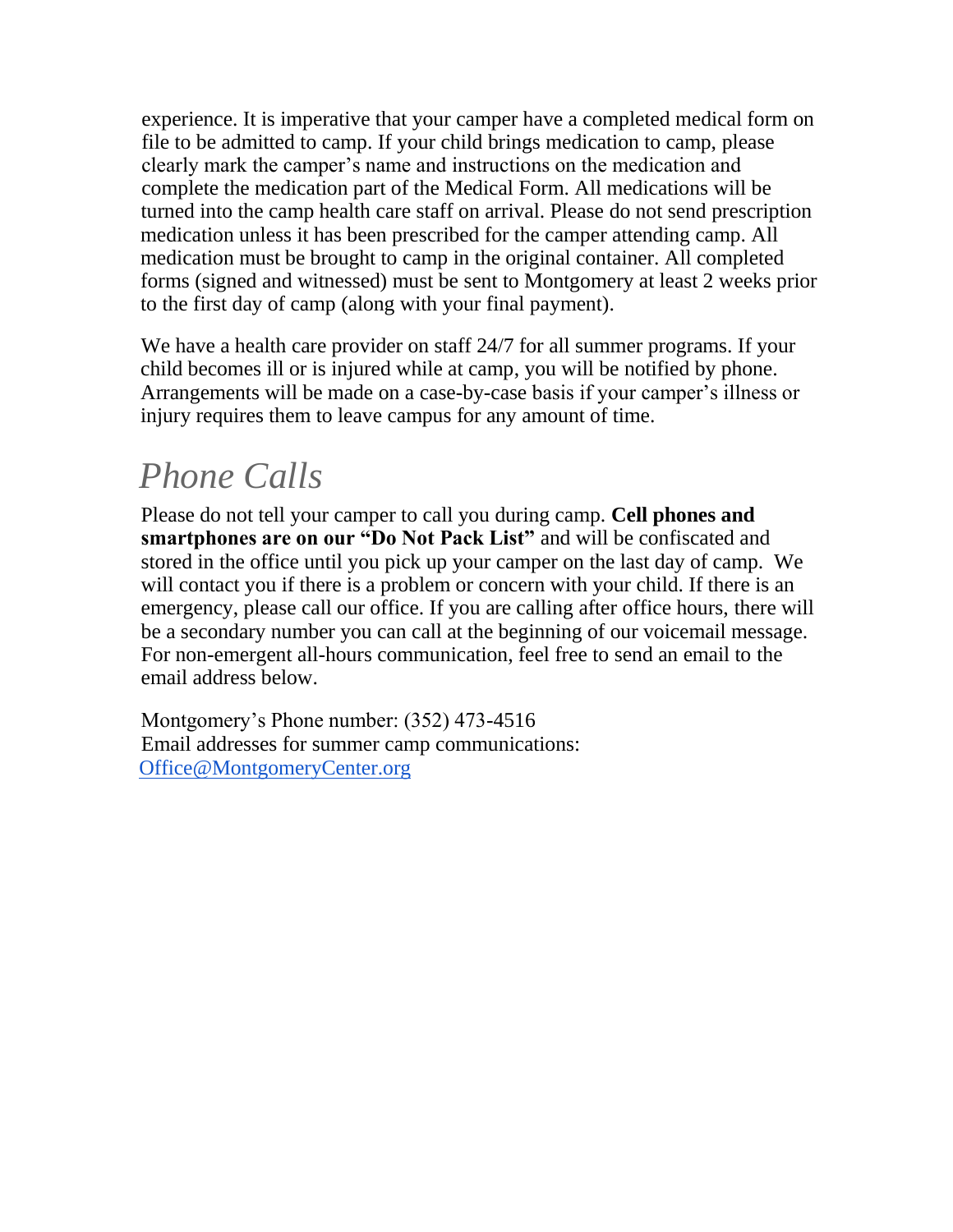## **Tier Pricing**

Realizing that families have different abilities to pay, Camp Montgomery offers a voluntary three-tier fee program. You know your family's financial situation better than we do. Simply choose the option that is most suitable or comfortable for your family. All campers receive the same Camp Montgomery experience, no matter which amount you choose to pay.